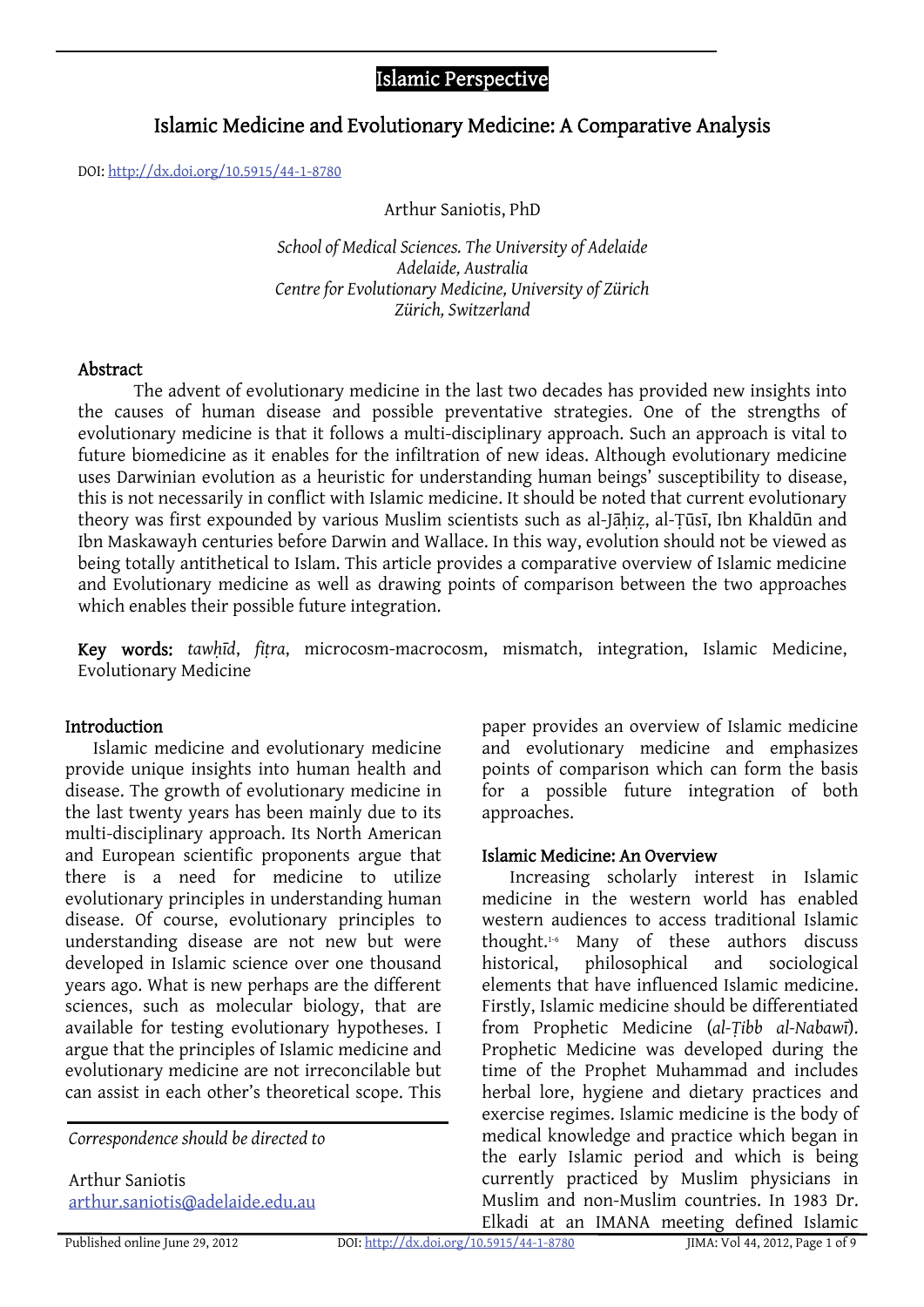medicine as "The most up-to-date medical<br>science and technology combined and science and technology combined and conforming with the Divine teachings of Islam."7 Although based on an Islamic perspective, Islamic medicine also incorporates modern medical techniques in the service of healing. While Islamic medicine heralds a litany of therapeutic techniques, the Muslim physician and patient must always acknowledge that the "ultimate cure is from Allah."8

The rudiments of Islamic medicine began with the advent and spread of Islam (circa  $7<sup>th</sup>$ century C.E.). The Qur'an and the Prophetic traditions (*hadith*) discuss the importance of personal hygiene and public health. As stated earlier, The Prophet Muhammad prescribed correct dietary habits, such as commensality, prayers and exercise in order to promote physical and spiritual well-being. The Qur'an also indicates how it can benefit humankind.

ٌ َة ِظ ْع ْ ُكم َّمو َاءت َْد ج ُ ق ا النَّاس َ ه ُّ ا أَيـ ْ ي َ ِّ ُكم ِّمن َّرب ُ ِور الصد ا ِفي ُّ َ ِّم َاء ل ِف <sup>و</sup> َش

O mankind! There has come to you a good advice from your Lord (i.e. the Qur'an), and a healing for that which is in your hearts.<sup>9</sup>

ْ ُر ْق َ ال ِن زُل م َِّ ُنـ نـ َ و اء َ ِف َ ش ُو ا ه َ ٌ آن ِ م ة َ َ ْحم ر َ و َين ِ ن ِ ْم ُؤ ْلم ل ِّ

And We send down from the Qur'an that which is a healing and a mercy to those who believe ...<sup>10</sup>

Muslims developed a medical compendium based on the Qur'an and *hadith* called Prophetic medicine that is widely used in the Muslim world. Early Muslim focus on medicine was fostered by the Qur'an and the *hadith*, as characterized in the following saying the Prophet Muhammad:

ما أنزل االله داء إلا أنزل له شفاء

Allah has not sent any disease without sending a cure for it.<sup>11</sup>

With the expansion of Islam in North Africa, Western and Southern Asia and the Iberian Peninsula, Muslims came into contact with various civilizations with their own bodies of medical knowledge. Guided by Qur'anic and Prophetic injunctions to seek and cultivate knowledge, Muslims from the  $7<sup>th</sup>$  century onwards assiduously accessed the knowledge of the ancient world. This pursuit of knowledge was exemplified in the "translation revolution" during the Abassid dynasty (750-1258 C.E). It was during this period that Islamic civilization flourished due to its concerted investment in the sciences and the arts. Various Muslim and non-Muslim thinkers translated scientific works in Arabic from Greek, Persian, Syriac, Aramaic and Indian languages.12,13 The basis of Islamic medicine was developed by Greek traditions, particularly Hippocratic and Galenic theories. Muslims resynthesized and innovated these medical traditions into a highly refined medical model that was logical, experimental and evidence based.14 Although the Muslim world produced many highly erudite Muslim physicians, five individuals are outstanding for their developments to Islamic medicine. These were al-Rāzī (865-925), al-Zahrāwī (936-1013), ibn Sīna (980-1037), ibn Rushd (1126-1198) and ibn Nafīs (1213-1288). While space does not allow me to detail their many medical contributions, their insights have informed modern biomedicine.

A study of Islamic understandings of health and illness must begin with an analysis of the concept of *tawḥīd* (Divine Unity) which underpins Islamic medicine. *Tawḥīd* expresses the absolute oneness of Allah as contained in the first half of the *shahāda* (testament of faith) (*lā 'ilāha 'illā Allāh*: there is no god but God). Implied in the concept of *tawḥīd* is that all existence is inter-connected, inter-related and dependent on the Divine. Creation is a Divine act of mercy (*raḥma*) that is expressed by the natural order (*al*-*fiṭra*). In scientific terminology, *al*-*fiṭra* is expressed by nature's kaleidoscopic meta-patterns which possess symmetry and beauty. According to Sharia'ti,15 as the organizational principle of existence, *tawḥīd* extends to scientific and social domains whereby nature, humanity and knowledge are understood as unities. Nasr elegantly states this principle:

The spirit of Islam emphasizes, by contrast, the unity of Nature, that unity that is the aim of the cosmological sciences, and that is adumbrated and prefigured in the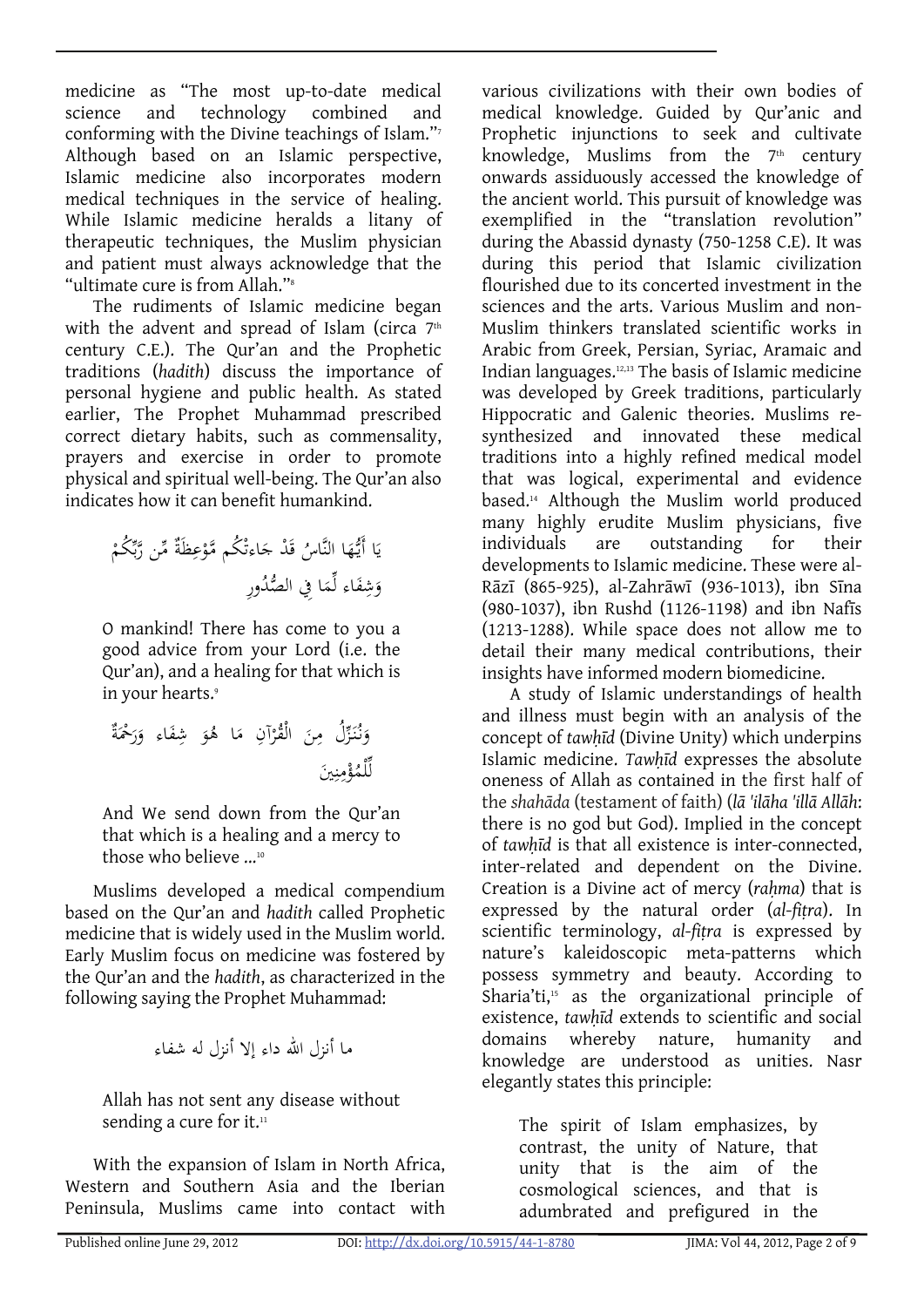continuous interlacing of arabesques uniting the profusion of plant life with the geometric crystals of the verses of the Ouran.<sup>16</sup>

Islamic cosmology considers creation as a book of signs (*āyāt*) waiting to be revealed to those individuals with spiritual understanding. Indeed, the Qur'an makes constant reference that nature reflects the Divine nature and that it is incumbent on all Muslims to seek and understand nature's signs. The Quranic ruling that highlights the symbolic aspect of nature was a major reason for fostering Islamic scientific inquiry. Both the cosmos and nature manifest *Vestigio Dei.*<sup>17</sup>

َ َّتى ْ ح ِ ِهم ُس ِفي أَنف َ َ ِ اق و ا ِفي ْالآف َ ن ِ َات ْ آي ِرِ يهم ُ ن َ س َ ُ ْ الح ْ أَنَّه ُم َ َله ََّين بـ َ ت ق َ ُّ يـ

We shall show them our signs upon the horizons and within their souls until it becomes manifest to them that it is the truth.<sup>18</sup>

In traditional Islamic medicine the humankind (*al*-*insān*) is considered to be a microcosm (`*ālam ṣaghīr*). The human body was essentially a miniature of the cosmos (*al-`ālam*), wherein its morphology and organization corresponded with those elements which "make up the wholeness of the universe."19 This notion of the inter-relatedness between the microcosm and the macrocosm is an expression of *tawḥīd*. Thus, Islamic medicine may be referred to as an ecological medical approach since it views the body in terms of an "organic totality and in its fundamental integration with the person."<sup>20</sup>

## Evolutionary Medicine: An Overview

The past two decades has seen the growth of evolutionary medicine, formerly known as Darwinian medicine. Courses in evolutionary medicine are now offered to medical students in over thirty North American and European universities. According to Randolph Nesse, a founder of evolutionary medicine, the inclusion of evolutionary medicine in university curricula has been a long time coming. One reason for this oversight has been the inability of medical practitioners to realize the importance of evolutionary principles in human disease. Recent

advances in molecular biology such as the Human Genome Project have broadened medical understanding of the human body and its genetic vulnerabilities.<sup>21</sup> A second reason for this lapse has been medical practitioners tendency to focus on proximal causes of disease.<sup>22</sup> Evolutionary medicine combines the theoretical approaches of medical science, ecology, anthropology, biology, and psychology. The driving force behind this amalgamation is to provide insight into life-style and genetic-induced diseases.<sup>16</sup> Since the 19<sup>th</sup> century C.E., medical practitioners have increasingly learned about the relationship between environment and disease and how lifestyle and hygiene play a significant role.<sup>16</sup>

In their seminal book *Why do We Get Sick: The New Science of Darwinian Medicine*, George C. Williams and Randolph Nesse discuss various ways in which evolutionary theory can be applied to understanding human diseases.<sup>23</sup> The main thesis of their book is that the human body has evolved over millions of years via a system of constraints and tradeoffs, informed by natural selection. For example, evolutionary theory argues that the narrowness of the human pelvis was shaped by natural selection in order to stabilize bipedalism. However, this evolutionary trade-off resulted in females having assisted and painful childbirth and altricial offspring.24 During human history fetal deaths during childbirth have been high (20%-25%).<sup>25</sup> In addition, Keeler notes that maternal mortality among the Kuna Indians of Panama was approximately 30% up to the late twentieth century.<sup>26</sup> Another possible evolutionary trade-off is sickle-cell anemia, which is found in individuals with two copies of the sickle-cell gene. In individuals who possess one copy each of sickled and unsickled cells, this confers some protection against malaria. While individuals with sickle-cell anemia may produce offspring with the homozygous form of the gene, this may be the cost of increased malarial resistance.<sup>27</sup> Skin pigmentation in humans may also be viewed as an evolutionary trade-off. Modern research suggests that up until 100,000 years ago all *Homo sapiens* had dark skin pigmentation. As ancestral humans settled in northern regions, they were exposed to less sunlight, which may have prevented the reduction of gene variants for "lighter skin." Furthermore, lighter skin is better able to generate Vitamin D which may have given ancestral humans health benefits in an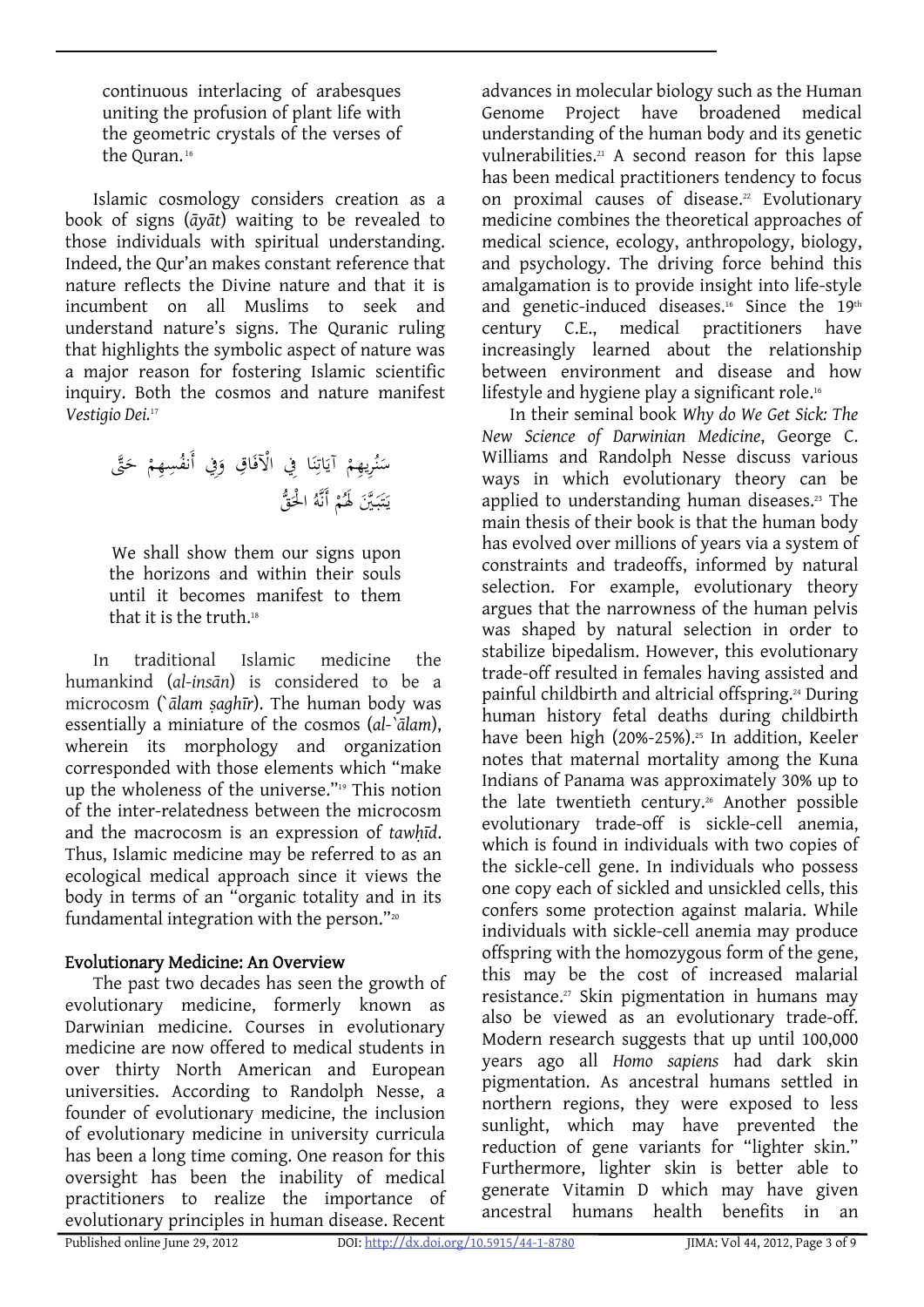environment of reduced sunlight.28 In other words, the northern climate fostered a selective pressure for lighter skin.

A central idea of evolutionary medicine is based on the mismatch between biological and cultural evolution. While biological evolution is based on natural selection and mutations in the gene pool, cultural evolution is incrementally faster and is posited on novelty of the human mind.29 Moreover, natural selection does not "always match an organism's environment, especially where the environment transforms rapidly."30 As Nesse succinctly puts it, cultural factors "change faster than our bodies can evolve."31 When environmental conditions permanently change, evolutionary discordance arises between a species's genome and its environment, and stabilizing selection is replaced by directional selection, moving the average population genome to a new set point.32-4

A key area in which the concept of mismatch has been used to explain various human vulnerabilities is in relation to human diet and changed eating patterns. The mismatch concept may assist us in understanding modern "diseases of civilization" (hypertension, obesity, type 2 diabetes, cancer, cardio-vascular disease). Trevathan explains that an evolutionary medical approach attempts to understand how human nutritional needs evolved under environmental conditions different from modern "diets and lifestyles, resulting in a "discordance" or "mismatch" between biology and lifestyle."35 Stearns et al argue that since cultural change is much faster than biological evolution, disease follows.<sup>36</sup> According to the mismatch theory, ancestral humans had low caloric diets consisting of lean meat, fish and plants which were rich in micro-nutrients, complex carbohydrates and fiber.37-40 Ancestral humans were also physically active, walking approximately 20 kilometers per day when foraging for food. During the last ten thousand years, human diet has been dramatically modified. The agricultural revolution, which began approximately ten thousand years ago in the early Neolithic period, saw the introduction of seasonal agriculture such as cereals and animal domestication. The agricultural revolution began the trend towards diets which had more carbohydrate than protein. In

addition, many human beings have sedentary lifestyles with little physical exertion. Sedentary lifestyles found in modern humans are "much lower than what the human genome was evolved for."41-4

However, since the agricultural revolution, there have been micro-evolutionary changes to specific human groups. For example, consumption of dairy foods in northern European groups began between 6100 to 5500 before present  $(BP)$ .<sup>26</sup> During this time, many northern Europeans have evolved low incidence of lactose intolerance (as low as 10% in some European countries). $45$  In other words, many Northern European and East Africans peoples which use dairy foods are not hypolactasic. In contrast, non-dairy producing societies (i.e. East Asian regions, West Africa) have high incidence of lactose intolerance. Currently, approximately 70% of human beings worldwide are lactose intolerant during adulthood.46

## Islamic Medicine and Evolutionary Medicine: Points of Comparison

Islamic medicine and evolutionary medicine share several points of comparison which will be explained further. Firstly, both medical approaches are analytical and emphasize inquiry and examination. The investigative nature of both medical approaches has developed peculiar insights into the human body. For instance, Muslim physicians possessed considerable knowledge on the etiology and treatment of metabolic disease. Islamic medicine was an evidence based approach as exemplified by al-Rāzī and other Muslim physicians. Islamic medicine heralded a disciplinary model which included quarantine, hospitals and systematic clinical training.47

A point of comparison is that both medical approaches acknowledge the *fitra* of the human body. While Islamic medicine recognizes the beauty and symmetry of the body as a microcosm, evolutionary medicine attributes the body with various considerable adaptations such as the immune system, and a specialized brain which endows humans with reflexive consciousness. Similarly, both medical approaches do not view the body as a machine as it is still popularized in biomedicine. For evolutionary medicine, the body is a complex evolutionary organism that does not behave anything like a machine.<sup>48</sup> Accordingly, Islamic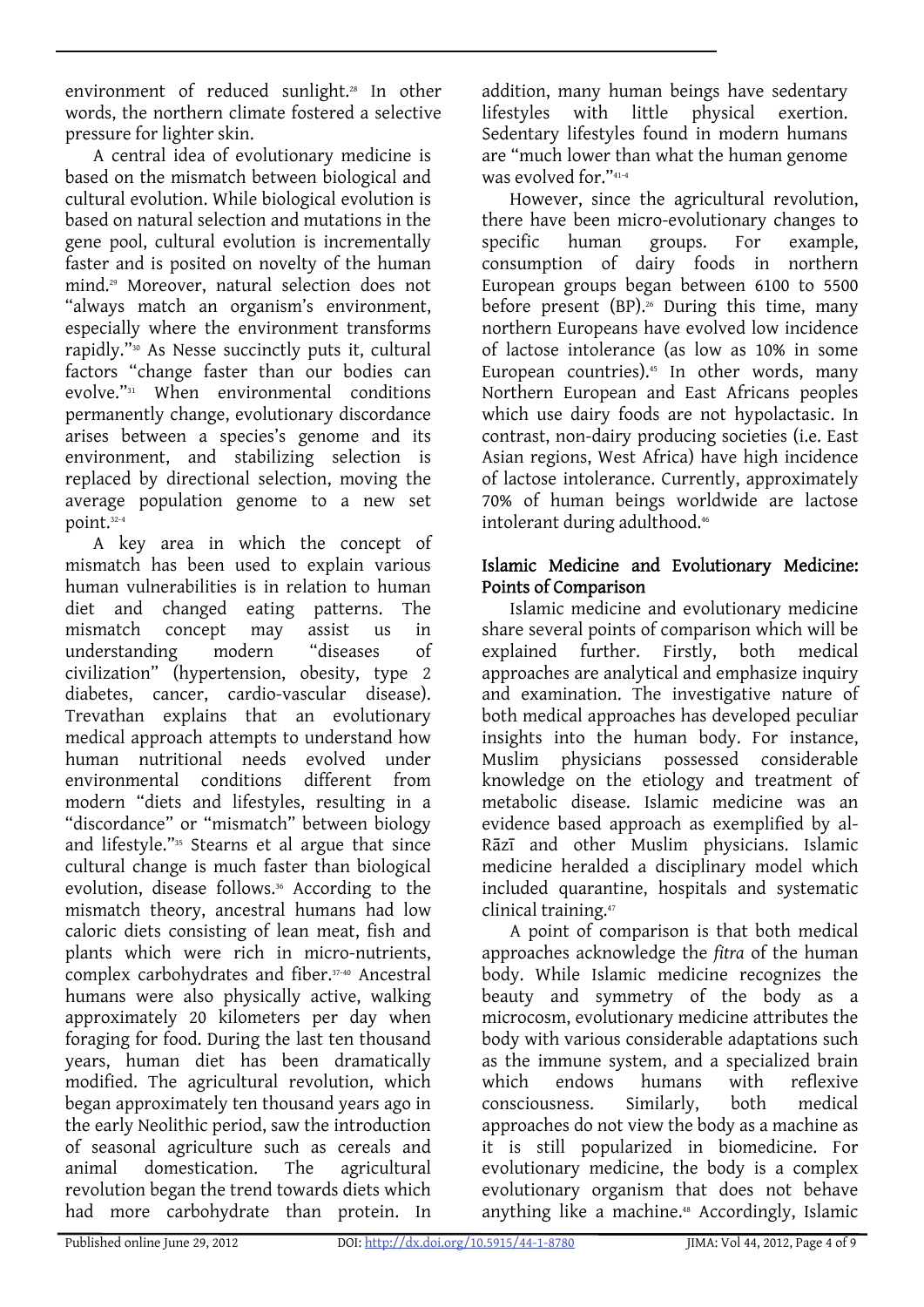medicine considers the body's exquisite complexity as reflecting Allah's beauty.

Thirdly, both medical approaches promote health and well-being through correct diet and lifestyle. As stated earlier, the Qur'an and the *hadith* encourage Muslims to live in moderation and to develop spiritual, physical and psychological well-being. The Qur'an and *hadith* mention the use of olive oil, dates, black seeds, honey and vinegar as medicinal treatments. Moreover, the Prophet Muhammad extolled various foods for health, as well as, the benefits of exercise (i.e. horse riding, archery, swimming). The Prophet Muhammad also was a proponent of dental hygiene and recommended the use of the *miswāk* (toothbrush), particularly one made from a twig from *Salvadora persica* tree, to clean the teeth.49

Islamic medicine has a considerable repertoire of chemo-protective drugs and foods which stimulate the immune system and have anti-bacterial, anti-viral, antioxidant, antiinflammatory, and anti-cancer properties.50-3 The use of natural foods, herbs and spices such as black seed, olive products, melon, pomegranate, tumeric, bread wheat, garlic, figs ginger and onions are widely used by Muslims. According to Cragg et al<sup>49</sup> and Zaid et al<sup>54</sup> these foods have anticancer properties.

Some advocates of evolutionary medicine such as Eaton.<sup>31</sup> Abuissa et al<sup>36</sup> and Cordain<sup>55</sup> have written extensively on the problems with modern diets as contributing to chronic diseases via the overuse of refined carbohydrates and sugars, sodium and trans-fats in combination with sedentary lifestyles. These authors and others promote the Paleolithic diet, which closely resembles ancestral diet for optimal health.31,36,51,56-9 Their conclusion is that a decrease in dairy foods, cereal based foods and legumes and an increase in lean meat, fish, nuts, leafy green vegetables and fruits are required.<sup>60-4</sup>

Fourthly, Islamic medicine and evolutionary medicine recognize that life is a unity and that all living organisms are inter-related. The Qur'an states in many verses how nature and the cosmos were formed through gradual stages.

أَ لَمَّ تَرَ أَنَّ اللَّهَ خَلَقَ السَّمَاوَاتِ وَالأَرْضَ بِالْحقِّ<br>\* َ .<br>ب إِن يَشَأْ يُذْهِبْكُمْ وَيَأْتِ بِخَلْقٍ جَدِيدٍ <u>:</u> يا<br>. ي َ ب µ

Have you not seen that Allah has created the heavens and the earth with the right proportions? If He wills, He can remove you and bring (in your place) a new creation.<sup>65</sup>

ُ َون ِع ُوس نَّا لَم ِ إ َ ٍ و ْد ِأَي ا ب َ َاه ن ْ َيـ نـ َ َاء بـ السم َ َّ و

We have built the heaven with power, and We are expanding (it).<sup>66</sup>

ِ ي َْش ُم َّمن يم ْه ِنـ َم ِن َّماء ف ٍ م َّة َاب َ ُك َّل د َق ل َ ُ خ َاللَّه و ُم َّمن ْه ِنـ م َ ِ و ه ِ ْن َط َى ب ل ِ <sup>ع</sup> َ َْين يم ِ َْش ل ْ َى ِرج ل َ ي ع ُ َ َشاء ا ي َ ُ م ُ اللَّه ُق ل ْ ٍع َيخ َ ب ْ َى أَر ل َ ِ ي ع َْش ُم َّمن يم ْه ِنـ م َ و ٌ ِير َد ٍ ق ء ْ َى ُك ِّل َشي ل َ َ ع ِ َّن اللَّه إ

Allah has created every animal out of water. Of them (is a category which) walks upon its belly, (another which) walks upon two legs, and (a third which) walks upon four. Allah creates what He wills. Allah is Able to do everything (he wants).<sup>67</sup>

Early Muslim scientists such as al-Jāḥiẓ (776- 869) and Nasīr al-Dīn al-Tūsī (1201-1274) espoused evolutionary concepts which closely resemble Darwinian evolutionary theory. For example, al-Jāḥiẓ believed in a Divinely designed environmental determinism and natural selection and how the environment shaped adaptive phenotypical traits. He also recognised that biological fitness of species was necessary to sustain the web of life. Al-Jāhiz understood that living organisms developed through a struggle to exist and had an "innate desire for conservation" and continuity, which was a form of natural selection. Moreover, the struggle for existence is Divinely guided.<sup>68-9</sup> This struggle operated among members of a species and among different species.

Animals engage in a struggle for existence; for resources, to avoid being eaten and to breed. … Environmental factors influence organisms to develop new characteristics to ensure survival, thus transforming into new species. Animals that survive to breed can pass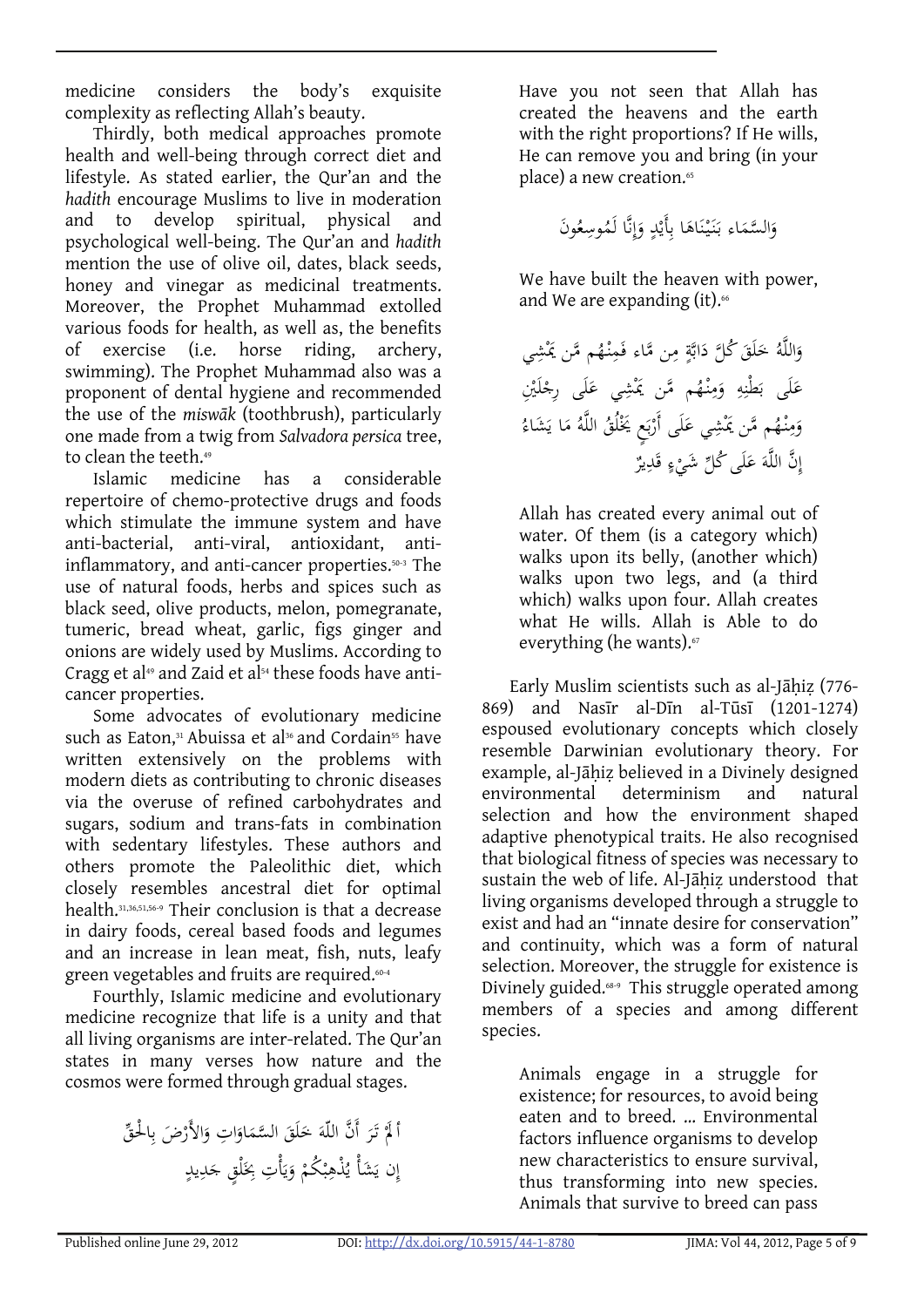on their successful characteristics to offspring. 70

Al-Ṭūsī expressed the concept of hereditary viability as being central to evolution. Al-Ṭūsī notes that: "The organisms that can gain the new features faster are more variable. As a result, they gain advantages over other creatures."<sup>71</sup> Al-Ṭūsī noticed that there is a correlation between an organism's morphology and adaptive environment. Al-Ṭūsī writes: "Look at the world of animals and birds. They have all that is necessary for defence, protection and daily life, including strengths, courage and appropriate tools [organs]."63 Al-Ṭūsī also criticized the entrenched Ptolemaic geocentric model, and over many years accurately calculated the positions of the planets which was found in his book *Zij-i ilkhani*. The construction of an astronomical observatory (with the permission of Hulegu Khan) in 1259 enabled al-Ṭūsī and his colleagues to precisely observe the movements of the planets and stars which led to an advanced understanding of the planets during this period. Moreover, al-Ṭūsī's findings led to the development of the heliocentric model which is credited to the Polish priest Nicolaus Copernicus in 1543. However, much of the credit should go to al-Ṭūsī.

In *The Muqaddimah*, Ibn Khaldūn (1332-1406) offers a theory of evolution which resembles modern principles of evolutionary theory.

> One should then take a look at the world of creation. It started out from the minerals and progressed, in an ingenious, gradual manner, to plants and animals… The animal world then widens, its species become numerous, and, in a gradual process of creation, it finally leads to man, who is able to think and reflect. At this point we come to the first stage of man. This is as far as our (physical) observation extends.72

Ibn Khaldūn also disputed the Talmudic notion of human descent which based a distinction on human descendents of Noah. According to the Talmudic tradition the "descendants of Ham are cursed by being black, and (it) depicts Ham as a sinful man and his progeny as degenerates."<sup>73</sup> According to Ibn

Khaldūn, the dark skin pigmentation of Sudanese Africans was due to climatic heat, and that skin pigmentation lightened as people lived in more northern regions.74 His hypothesis was correct.

Similarly, evolutionary medicine utilizes natural selection<sup>75</sup> and genetic variation for explaining human adaptive traits and susceptibilities to disease.<sup>76-7</sup> There is a recognition that all life evolved from a single ancestor approximately 3.9-3.4 billion years ago which led to the rise of protozoan and multicellular life forms. Furthermore, all life is intrinsically related as having DNA to store genetic information and cellular structures.

There have been several versions of evolutionary theory over the past five thousand years. The Ionian Philosopher Anaximander (611-546 B.C.E.) postulated that the earth was in its early stages covered in water and that humankind had evolved from fish. Xenophanes of Colophon (died ca. 490 B.C.E.), a disciple of Anaximander, examined shell fossils and reaffirmed his teacher's position that the earth had been underwater during an earlier period.

The concept of water and creation is also central to Mesopotamian cosmogonies. For example, Sumerians believed that at the dawn of time there was a primordial sea (*Nammu*). It is *Nammu* who created heaven and earth, while another god called *Enki* (god of the underworld sea) created humankind from clay. According to Babylonian cosmogony, all the gods had emerged from the primordial waters.

Evolutionary concepts were also elaborated by the Greek philosopher Empedocles (492-432 B.C.E.). Empedocles purported his own version of the origin of the species which was not dependent on an external agency or design. His exposition on zoogony included flora and fauna (including humans). In short, Empedocles believed that creatures that had been malformed did not survive while those creatures which had homogenous limbs survived and founded extant species.

### Conclusion: Possible Future Integration of Islamic Medicine and Evolutionary Medicine

While Islamic medicine and evolutionary medicine have derived from different historic and social contexts, their approaches can find future areas of integration. From an Islamic medical perspective, it can expand evolutionary medicine's notion of the human being as both a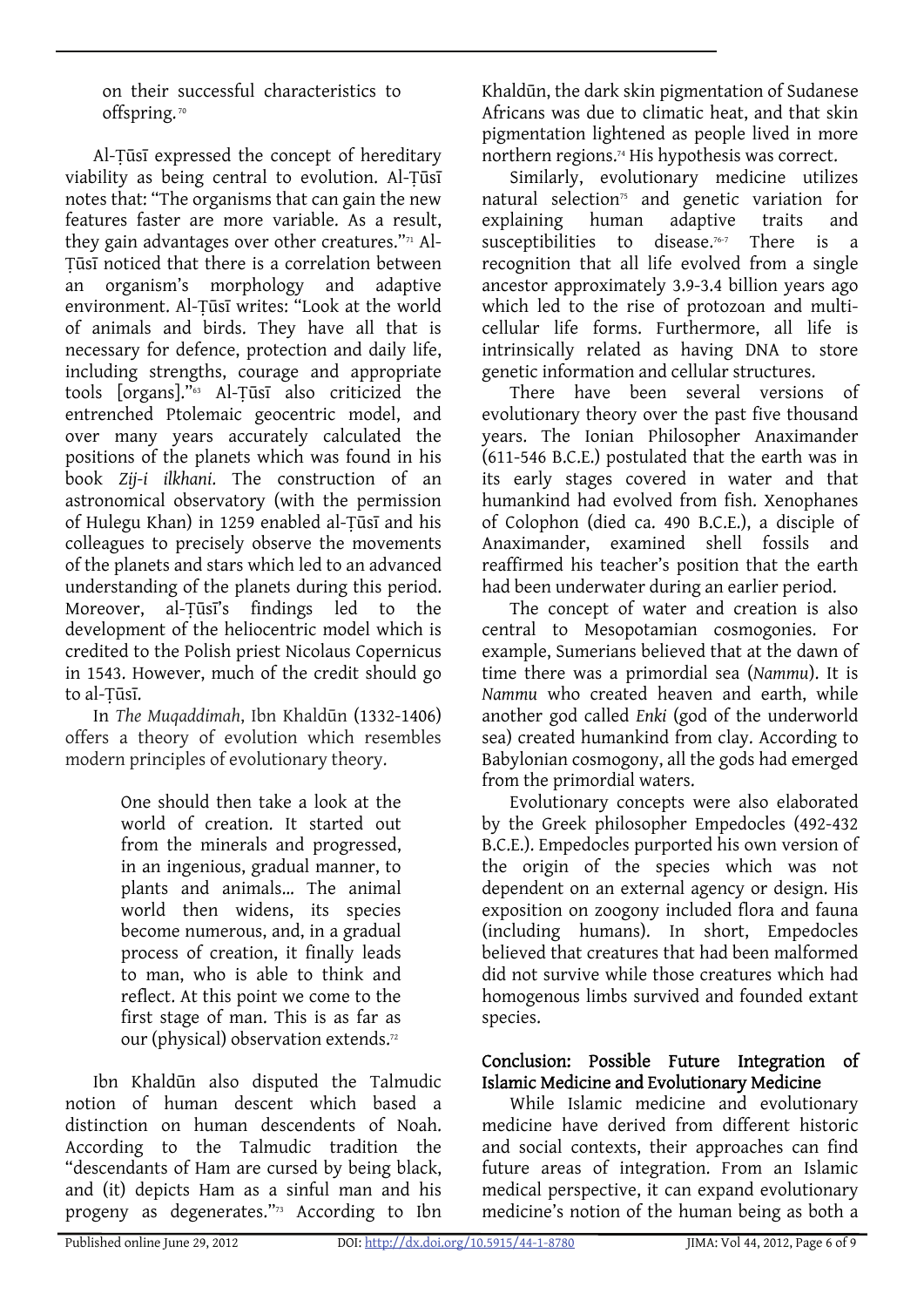biological and spiritual entity. In other words, viewing humans in a more holistic manner will help to improve medical interventions. On this note, Dossey encourages the future use of nonlocal techniques such as intercessory prayer, distance healing and transpersonal imagery as part of medical therapeutic techniques.<sup>78</sup> Such spiritual based techniques are also a feature of Islamic medicine. Additionally, the Islamic principle of *tawḥīd* can further provide adherents of evolutionary science into nature's integrative meta-patterns which form the cybernetic and informational processes of life.<sup>79</sup> The noted thinker Gregory Bateson contends that religious systems may provide a way for understanding "the communicative interconnection among all living organisms."80 The concept of *tawḥīd* may also relate to "feedback awareness" in nature and how humans are inter-connected with other species. I would also argue that evolutionary medicine can draw upon concepts of Islamic medicine in order to make the former's hypotheses more rigorous. Evolutionary medicine is a recent development and is still in the process of refining its concepts. In contrast, Islamic medicine is over one thousand years old and has empirical and theoretical rigor.

# References

1. Nagamia HF. New definitions of Islamic medicine: 'Neo-Islamic medicine.' J Islam Med Assoc. 1996;28:100-101. <http://doi.org/ds64kg>

2. Rahman F. Health and medicine in the Islamic tradition. New York: Crossroads Publishing; 1989. 3. Attewell G. Islamic medicines: perspectives on the Greek legacy in the history of Islamic medical traditions in West Asia. In: Selin H, ed. Medicine across cultures. Dordrecht: Kluwer Academic Publishers; 2002:325–50.

4. Muzaffar I. Science and Islam. Westport, Conn.: Greenwood Press; 2007.

5. Bouzenita AI. Formulating an Islamic model of science and bioethics. J Islam Med Assoc. 2009;41:114-21. <http://doi.org/h2f>

6. Yacoub AA. The fiqh of medicine. London: Ta Ha Publishers; 2001.

7. Elkadi A. Islamic medicine in North America. J Islam Med Assoc. 1984;16:8-10. [http://doi.org/h2g](http://dx.doi.org/10.5915/16-1-5956)

8. Fadel HE. What is Islamic medicine? How does it relate to contemporary medicine? J Islam Med Assoc. 2008;40:57. [http://doi.org/h2d](http://dx.doi.org/10.5915/40-2-4448)

9. The Glorious Qur'an, Chapter 10, Verse 57.

10. The Glorious Qur'an, Chapter 17, Verse 82.

11. Ṣaḥīḥ al-Bukhārī. Kitāb al-ṭibb. Bāb mā anzala Allāh dā' illā anzala lahu shifā'. Hadith no. 5354. [muhaddith.org](http://muhaddith.org/a_index.html)

12. Khan FA. Approaching modern technological challenges through the traditions of Ibn Sīnā (980-1036). J Islam Med Assoc 2008; 40:15-22. <http://dx.doi.org/10.5915/40-1-5280>

13. Nagamia HF, Puyan N. Abū Zayd Ḥunayn ibn Isḥāq al-'Ibādī: a physician translator par excellence. J Islam Med Assoc. 2008;40:9-14. <http://dx.doi.org/10.5915/40-1-5279>

14. Ebrahimnejad H. What is 'Islamic' in Islamic Medicine? An overview. Boston Studies in the Philosophy of Science. 2011;275:259-70. [http://dx.doi.org/10.1007/978-90-481-9968-6\\_17](http://dx.doi.org/10.1007/978-90-481-9968-6_17) 15. Shari'ati A. On the sociology of Islam. Oneonta, New York: Mizan Press; 1979.

16. Nasr SH. Science and civilization in Islam. New York: New American Library; 1968.

17. Nasr SH. Islamic art and spirituality. Suffolk: Golgonooza Press; 1987.

18. The Glorious Qur'an, Chapter 41, Verse 53.

19. El-Bizri N. The microcosm/macrocosm analogy: a tentative encounter between Graeco-Arabic philosophy and phenomenology. In: Tymieniecka A, ed. Islamic philosophy and occidental phenomenology on the perennial issue of microcosm and macrocosm. Dordrecht, The Netherlands; Springer; 2006: 3-23. [http://dx.doi.org/10.1007/978-1-4020-4115-0\\_1](http://dx.doi.org/10.1007/978-1-4020-4115-0_1)

20. Campbell CS. Religion and the body in medical research. Kennedy Inst Ethics J. 1998; 8:275-305. [http://doi.org/fg9gnv](http://dx.doi.org/10.1353/ken.1998.0019)

21. Nesse RM, Bergstrom CT, Ellison PT, Flier JS, Gluckman P, Govindaraju DR, Niethammer D, Omenn GS, et al. Evolution in health and medicine Sackler colloquium: Making evolutionary biology a basic science for medicine. Proc Natl Acad Sci U S A. 2010;107 Suppl 1:1800–7. [http://doi.org/d3crt7](http://dx.doi.org/10.1073/pnas.0906224106)

22. Hood E, Jenkins KP. Evolutionary medicine: a powerful tool for improving human health. Evolution: Education and Outreach. 2008;1:114- 20.<http://dx.doi.org/10.1007/s12052-008-0036-9> 23. Williams G, Nesse RM. Why we get sick: the new science of Darwinian medicine. New York: Vintage Books; 1994.

24. Weiner S, Monge J, Mann A. Bipedalism and parturition: an evolutionary imperative for caesarean delivery? Clin Perinatol. 2008; 35:469- 78.<http://dx.doi.org/10.1016/j.clp.2008.06.003>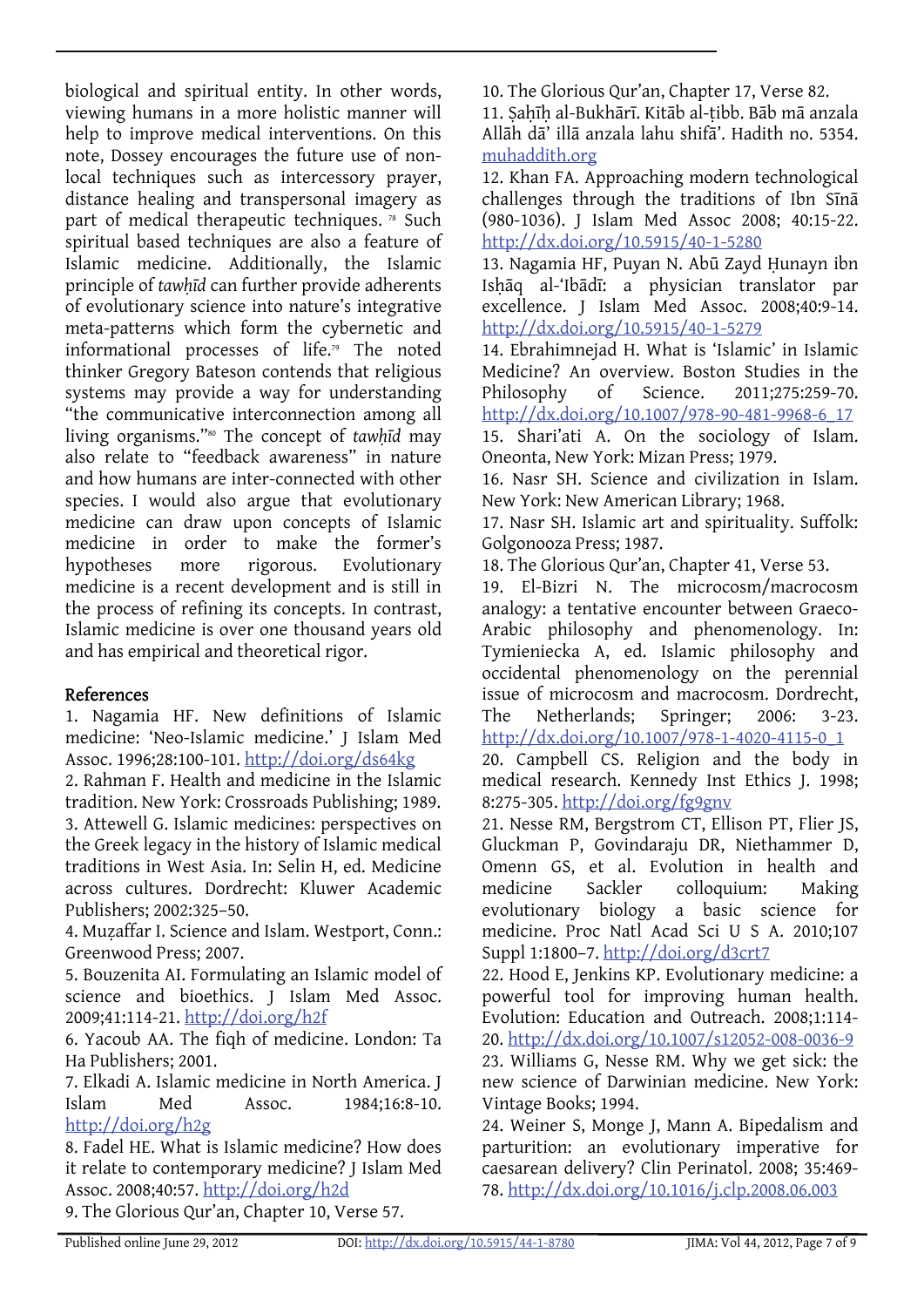25. Abitbol MM. Birth and human evolution: anatomical and obstetrical mechanics in primates. Westport (CT): Bergin & Garvey; 1996.

26. Keeler CE. Land of the moon-children: the primitive San Blas culture in flux. Athens (GA): University of Georgia Press; 1956.

27. Shanahan T. Darwinian medicine. Presentation to the LMU Department of Biology Seminar Series. [http://bit.ly/LlmHWT](http://myweb.lmu.edu/tshanahan/DarMed.html) [Updated 1999-Oct-19; Accessed 2012-May-16]

28. Jablonski NG, Chaplin G. The evolution of human skin coloration. J Human Evol. 2000;39:57–106. [http://doi.org/dh4pjh](http://dx.doi.org/10.1006/jhev.2000.0403)

29. Saniotis A. Evolutionary medicine: a biocosmological approach for informing future biomedicine. Biocosmology - neo-Aristotelism. 2010; 1:99-111. <http://bit.ly/Jq31j6>

30. Lende DH, Smith EO. Evolution meets biopsychosociality: an analysis of addictive behavior. Addiction. 2002;97:447-58. [http://doi.org/bk363b](http://dx.doi.org/10.1046/j.1360-0443.2002.00022.x)

31. Nesse, R. What Darwinian medicine offers psychiatry. In: Trevathan W, Smith EO, McKenna JJ, eds. Evolutionary medicine. New York and Oxford: Oxford University Press; 1999: 351-377.

32. Trevathan WR, McKenna JJ Smith EO. eds. Evolutionary medicine. 2nd edition. New York: Oxford University Press; 2007.

33. Stearns SC, Koella JK, eds. Evolution in health and disease. 2nd edition. Oxford: Oxford University; 2007.

34. Cordain L, Eaton SB, Sebastian A, et al. Origins and evolution of the Western diet: health implications for the 21st century. Am J Clin Nutr. 2005;81:341–54. [PubMed PMID: 15699220](http://pubmed.gov/15699220)

35. Trevathan WR. Evolutionary medicine. Annual Review of Anthropology. 2007; 36:139- 154. [http://doi.org/c4xjv9](http://dx.doi.org/10.1146/annurev.anthro.36.081406.094321)

36. Stearns SC, Nesse RM, Govindaraju DR, Ellison PT. Evolution in health and medicine Sackler colloquium: Evolutionary perspectives on health and medicine. Proc Natl Acad Sci U S A. 2010;107:1691–5. [http://doi.org/bpc263](http://dx.doi.org/10.1073/pnas.0914475107)

37. Eaton SB, Eaton SB 3rd, Konner MJ. Paleolithic nutrition revisited: a twelve-year retrospective on its nature and implications. European Journal of Clinical Nutrition. 1997;51:207–16. [http://doi.org/bnv62g](http://dx.doi.org/10.1038/sj.ejcn.1600389)

38. Eaton SB, Cordain L, Eaton SB. An evolutionary foundation for health promotion. World Rev Nutr Diet. 2001;90:5–12. <http://dx.doi.org/10.1159/000059815>

39. Eaton SB. Preagricultural diets and evolutionary health promotion. In: Ungar P, ed. Evolution of the human diet: the known, the unknown, and the unknowable. Oxford, USA: Oxford University Press; 2007: 572-91.

40. Ungar PS, Grine FE, Teaford MF. Diet in early *Homo*: a review of the evidence and a new model of adaptive versatility. Annual Review of Anthropology. 2006;35:209-28. [http://doi.org/dqvb4j](http://dx.doi.org/10.1146/annurev.anthro.35.081705.123153)

41. Marlowe FW. Hunter-gatherers and human evolution. Evolutionary Anthropology. 2005; 14:54-67. <http://dx.doi.org/10.1002/evan.20046>

42. Saniotis A. Evolutionary medicine and bioethics: an Asian perspective. Calicut Medical Journal. 2010;8(4):e4.

43. Cordain L, Eaton SB, Sebastian A, et al. Origins and evolution of the Western diet: health implications for the  $21<sup>st</sup>$  century. Am J Clin Nutr. 2005;81:341–54. [PubMed PMID: 15699220](http://pubmed.gov/15699220)

44. Abuissa H, O'Keefe JH Jr, Cordain L. Realigning our 21st century diet and lifestyle with our hunter-gatherer genetic identity. Directions in Psychiatry. 2005;25:SR1–SR10.

45. Matthews SB, Waud JP, Roberts AG, Campbell AK. Systemic lactose intolerance: a new perspective on an old problem. Postgrad Med J. 2005;81:167–73. [http://doi.org/cvg4vq](http://dx.doi.org/10.1136/pgmj.2004.025551)

46. Heyman MB, Committee on Nutrition. Lactose intolerance in infants, children, and adolescents. Pediatrics. 2006; 118:1279–86. <http://dx.doi.org/10.1542/peds.2006-1721>

47. Syed IB. Medicine and medical education in Islamic history. In: Athar S, ed. Islamic perspectives in medicine. Indianapolis: American Trust Publishers; 1993: 45-56.

48. Nesse RM, Stearns SC. The great opportunity: evolutionary applications to medicine and public health. Evolutionary Applications. 2008;1:28-48. [http://doi.org/dpbz9h](http://dx.doi.org/10.1111/j.1752-4571.2007.00006.x)

49. Rahman MT. Islamic guidelines for healthful living. J Islam Med Assoc. 2007;39:158-67.

<http://dx.doi.org/10.5915/39-4-6320>

50. Cragg GM, Newman DJ. Plants as a source of anti-cancer agents. J Ethnopharmacol. 2005;100:72-9. [http://doi.org/dp5q58](http://dx.doi.org/10.1016/j.jep.2005.05.011)

51. Saad B, Azaizeh H, Said O. Arab herbal medicine. In: Watson RR, Preedy VR, editors. Botanical medicine in clinical practice. Wallingford, UK and Cambridge, Massachusetts: CABI; 2008: 31-9.

52. Al-Johar D, Shinwari N, Arif J, *et al*. Role of *Nigella sativa* and a number of its antioxidant